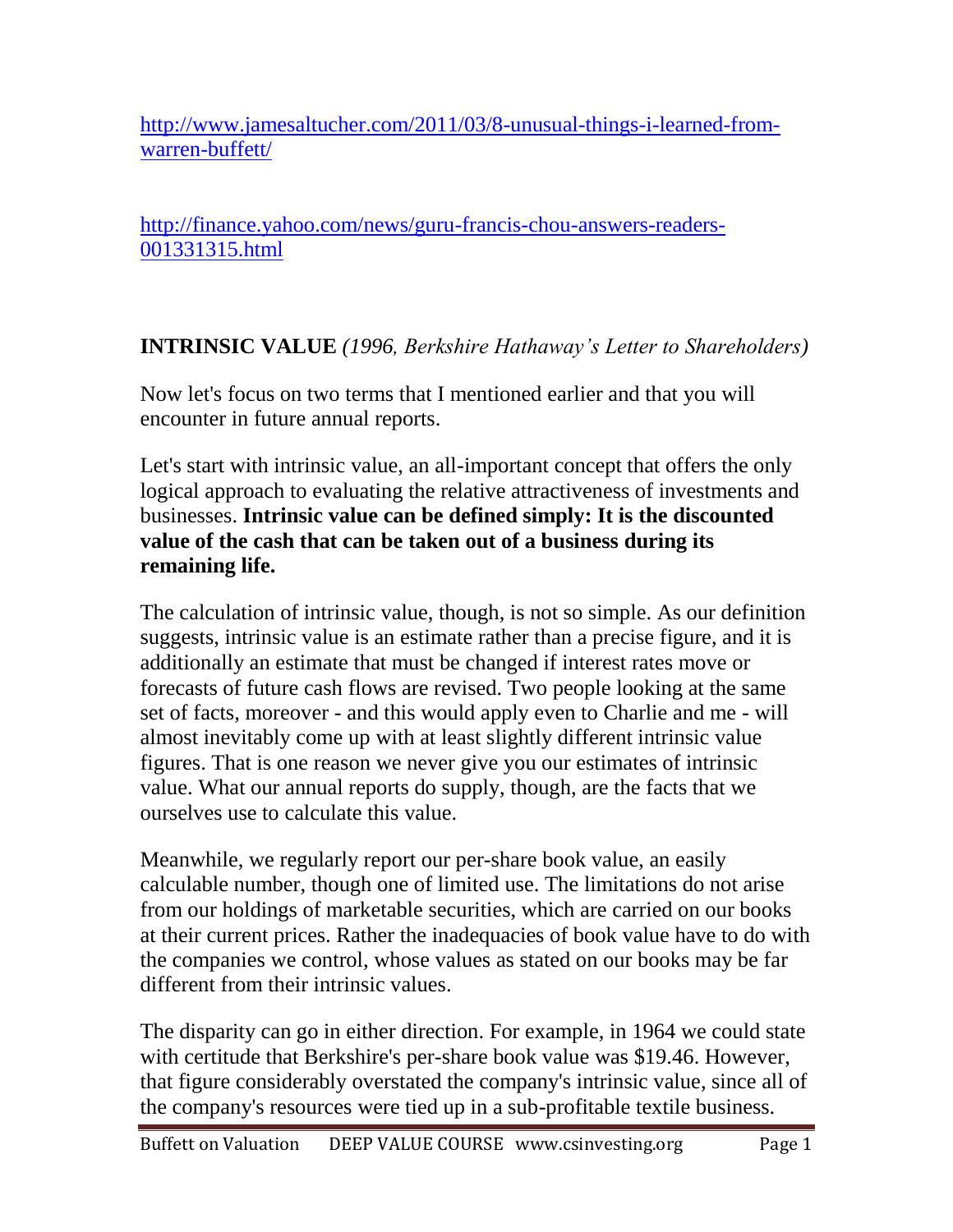**Our textile assets had neither going-concern nor liquidation values equal to their carrying values.** Today, however, Berkshire's situation is reversed: Now, our book value *far* understates Berkshire's intrinsic value, a point true because many of the businesses we control are worth much more than their carrying value.

Inadequate though they are in telling the story, we give you Berkshire's book-value figures because they today serve as a rough, albeit significantly understated, tracking measure for Berkshire's intrinsic value. In other words, the percentage change in book value in any given year is likely to be reasonably close to that year's change in intrinsic value.

**You can gain some insight into the differences between book value and intrinsic value by looking at one form of investment, a college education.** Think of the education's cost as its "book value." If this cost is to be accurate, it should include the earnings that were foregone by the student because he chose college rather than a job.

For this exercise, we will ignore the important non-economic benefits of an education and focus strictly on its economic value. First, we must estimate the earnings that the graduate will receive over his lifetime and subtract from that figure an estimate of what he would have earned had he lacked his education. That gives us an excess earnings figure, which must then be discounted, at an appropriate interest rate, back to graduation day. The dollar result equals the intrinsic economic value of the education.

Some graduates will find that the book value of their education exceeds its intrinsic value, which means that whoever paid for the education didn't get his money's worth. In other cases, the intrinsic value of an education will far exceed its book value, a result that proves capital was wisely deployed. In all cases, what is clear is that book value is meaningless as an indicator of intrinsic value.

--

## **1985**

Historically, Berkshire shares have sold modestly below intrinsic business value. With the price there, purchasers could be certain (as long as they did not experience a widening of this discount) that their personal investment experience would at least equal the financial experience of the business. But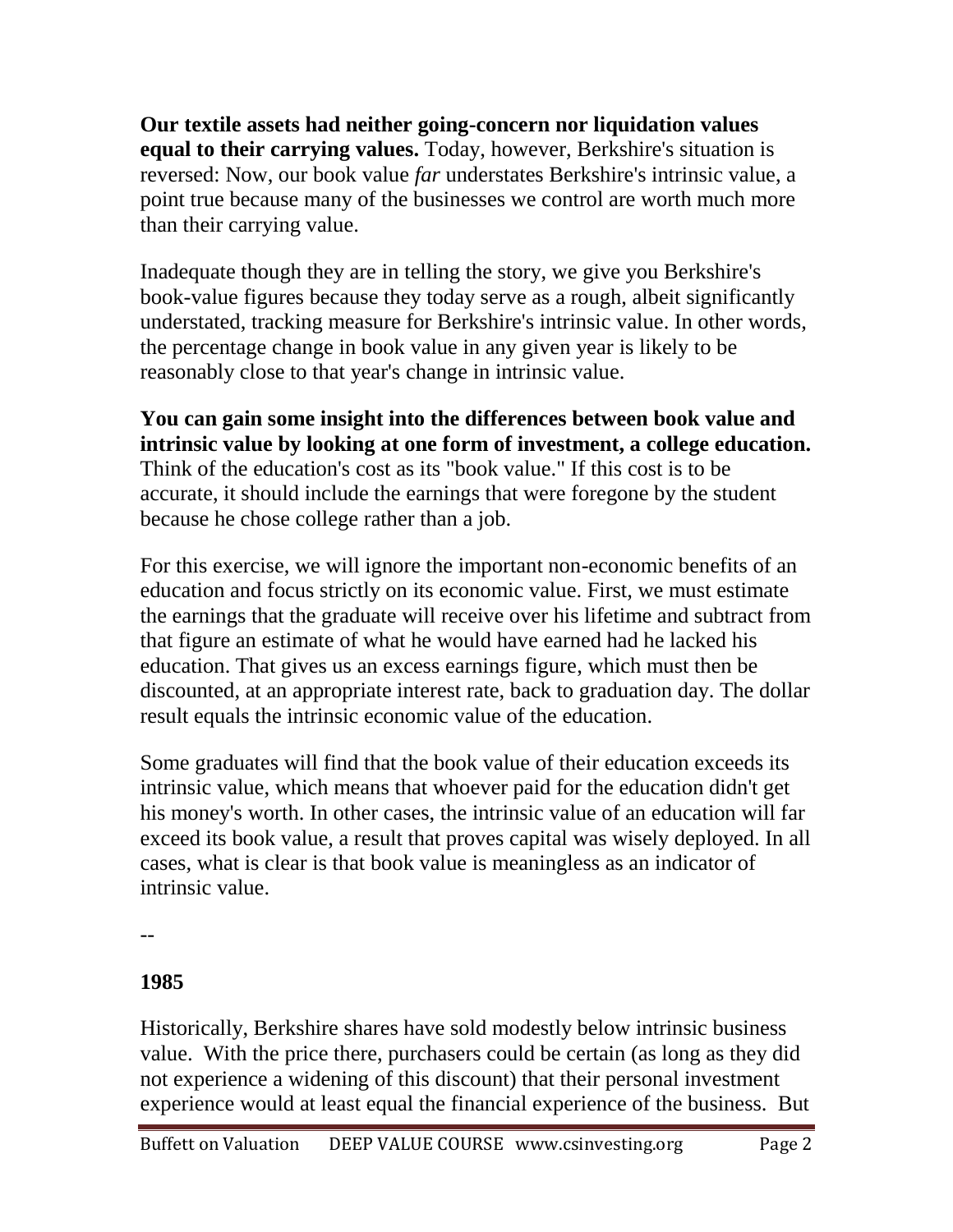recently the discount has disappeared, and occasionally a modest premium has prevailed.

 The elimination of the discount means that Berkshire's market value increased even faster than business value (which, itself, grew at a pleasing pace). That was good news for any owner holding while that move took place, but it is bad news for the new or prospective owner. If the financial experience of new owners of Berkshire is merely to match the future financial experience of the company, any premium of market value over intrinsic business value that they pay must be maintained.

 Management cannot determine market prices, although it can, by its disclosures and policies, encourage rational behavior by market participants. My own preference, as perhaps you'd guess, is for a market price that consistently approximates business value. Given that relationship, all owners prosper precisely as the business prospers during their period of ownership. Wild swings in market prices far above and below business value do not change the final gains for owners in aggregate; in the end, investor gains must equal business gains. But long periods of substantial undervaluation and/or overvaluation will cause the gains of the business to be inequitably distributed among various owners, with the investment result of any given owner largely depending upon how lucky, shrewd, or foolish he happens to be.

 Over the long term there has been a more consistent relationship between Berkshire's market value and business value than has existed for any other publicly-traded equity with which I am familiar. This is a tribute to you. Because you have been rational, interested, and investment-oriented, the market price for Berkshire stock has almost always been sensible. This unusual result has been achieved by a shareholder group with unusual demographics: virtually all of our shareholders are individuals, not institutions. No other public company our size can claim the same.

 **You might think that institutions, with their large staffs of highlypaid and experienced investment professionals, would be a force for stability and reason in financial markets. They are not: stocks heavily owned and constantly monitored by institutions have often been among the most inappropriately valued.**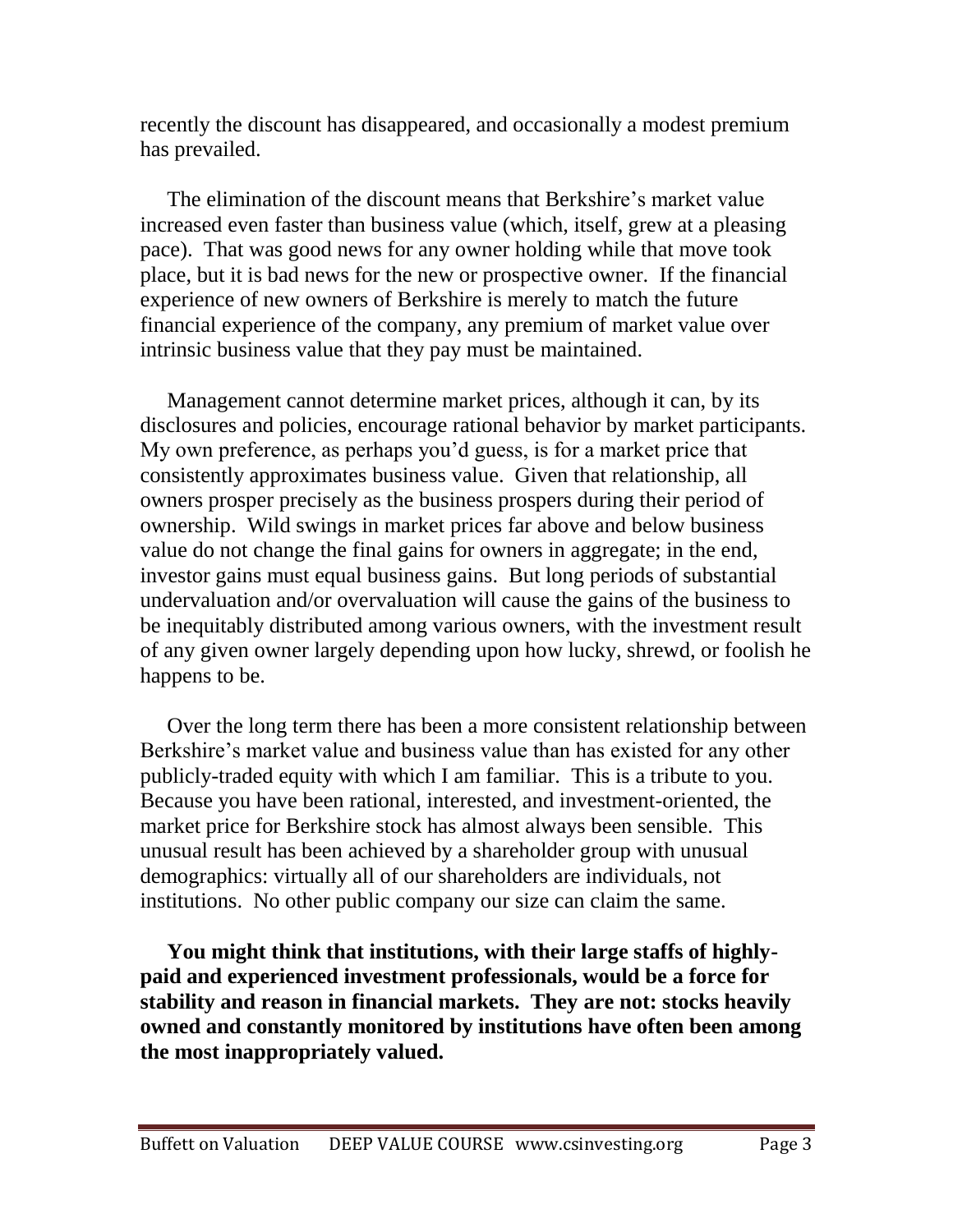Ben Graham told a story 40 years ago that illustrates why investment professionals behave as they do: An oil prospector, moving to his heavenly reward, was met by St. Peter with bad news. "You're qualified for residence", said St. Peter, "but, as you can see, the compound reserved for oil men is packed.

There's no way to squeeze you in." After thinking a moment, the prospector asked if he might say just four words to the present occupants. That seemed harmless to St. Peter, so the prospector cupped his hands and yelled, "Oil discovered in hell." Immediately the gate to the compound opened and all of the oil men marched out to head for the nether regions. Impressed, St. Peter invited the prospector to move in and make himself comfortable. The prospector paused. "No," he said, "I think I'll go along with the rest of the boys. There might be some truth to that rumor after all."

--

## **2000**

Indeed, the **formula for valuing** *all* **assets that are purchased for financial gain has been unchanged** since it was first laid out by a very smart man in about 600 B.C. (though he wasn't smart enough to know it was 600 B.C.).

 The oracle was Aesop and his enduring, though somewhat incomplete, investment insight was "a bird in the hand is worth two in the bush." To flesh out this principle, you must answer only three questions. How certain are you that there are indeed birds in the bush? When will they emerge and how many will there be? What is the risk-free interest rate (which we consider to be the yield on long-term U.S. bonds)? If you can answer these three questions, you will know the maximum value of the bush ¾ and the maximum number of the birds you now possess that should be offered for it. And, of course, don't literally think birds. Think dollars.

 Aesop's investment axiom, thus expanded and converted into dollars, is immutable. It applies to outlays for farms, oil royalties, bonds, stocks, lottery tickets, and manufacturing plants. And neither the advent of the steam engine, the harnessing of electricity nor the creation of the automobile changed the formula one iota ¾ nor will the Internet. Just insert the correct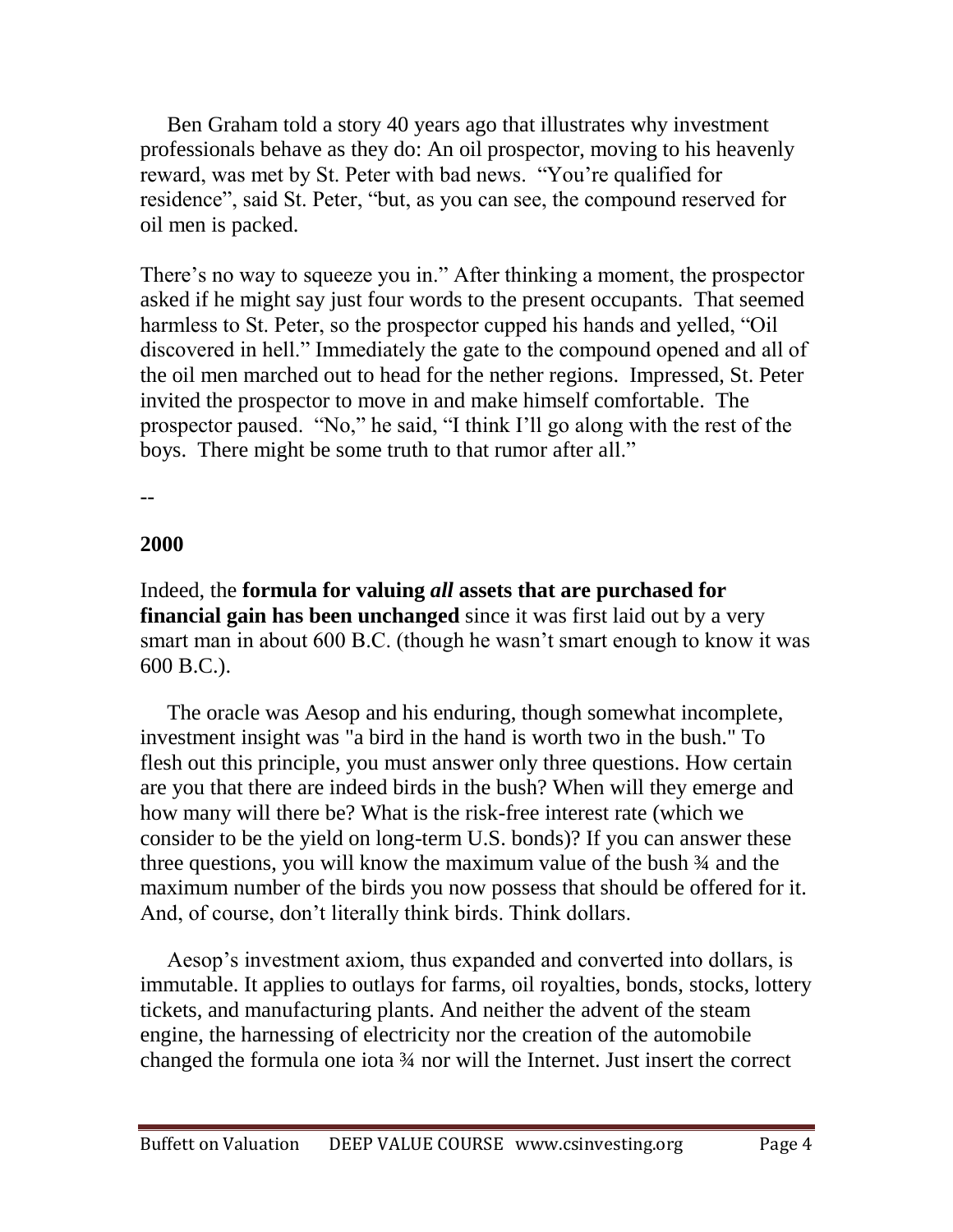numbers, and you can rank the attractiveness of all possible uses of capital throughout the universe.

 **Common yardsticks such as dividend yield, the ratio of price to earnings or to book value, and even growth rates have** *nothing* **to do with valuation except to the extent they provide clues to the amount and timing of cash flows into and from the business.** Indeed, growth can destroy value if it requires cash inputs in the early years of a project or enterprise that exceed the discounted value of the cash that those assets will generate in later years. Market commentators and investment managers who glibly refer to "growth" and "value" styles as contrasting approaches to investment are displaying their ignorance, not their sophistication. Growth is simply a component 34 usually a plus, sometimes a minus 34 in the value equation.

 Alas, though Aesop's proposition and the third variable ¾ that is, interest rates ¾ are simple, plugging in numbers for the other two variables is a difficult task. Using precise numbers is, in fact, foolish; working with a range of possibilities is the better approach.

 Usually, the range must be so wide that no useful conclusion can be reached. Occasionally, though, even very conservative estimates about the future emergence of birds reveal that the price quoted is startlingly low in relation to value. (Let's call this phenomenon the IBT ¾ Inefficient Bush Theory.) To be sure, an investor needs some general understanding of business economics as well as the ability to think independently to reach a well-founded positive conclusion. But the investor does not need brilliance nor blinding insights.

 At the other extreme, there are many times when the *most* brilliant of investors can't muster a conviction about the birds to emerge, not even when a very broad range of estimates is employed. This kind of uncertainty frequently occurs when new businesses and rapidly changing industries are under examination. In cases of this sort, *any* capital commitment must be labeled speculative.

Now, speculation  $\frac{3}{4}$  in which the focus is not on what an asset will produce but rather on what the next fellow will pay for it ¾ is neither illegal, immoral nor un-American. But it is not a game in which Charlie and I wish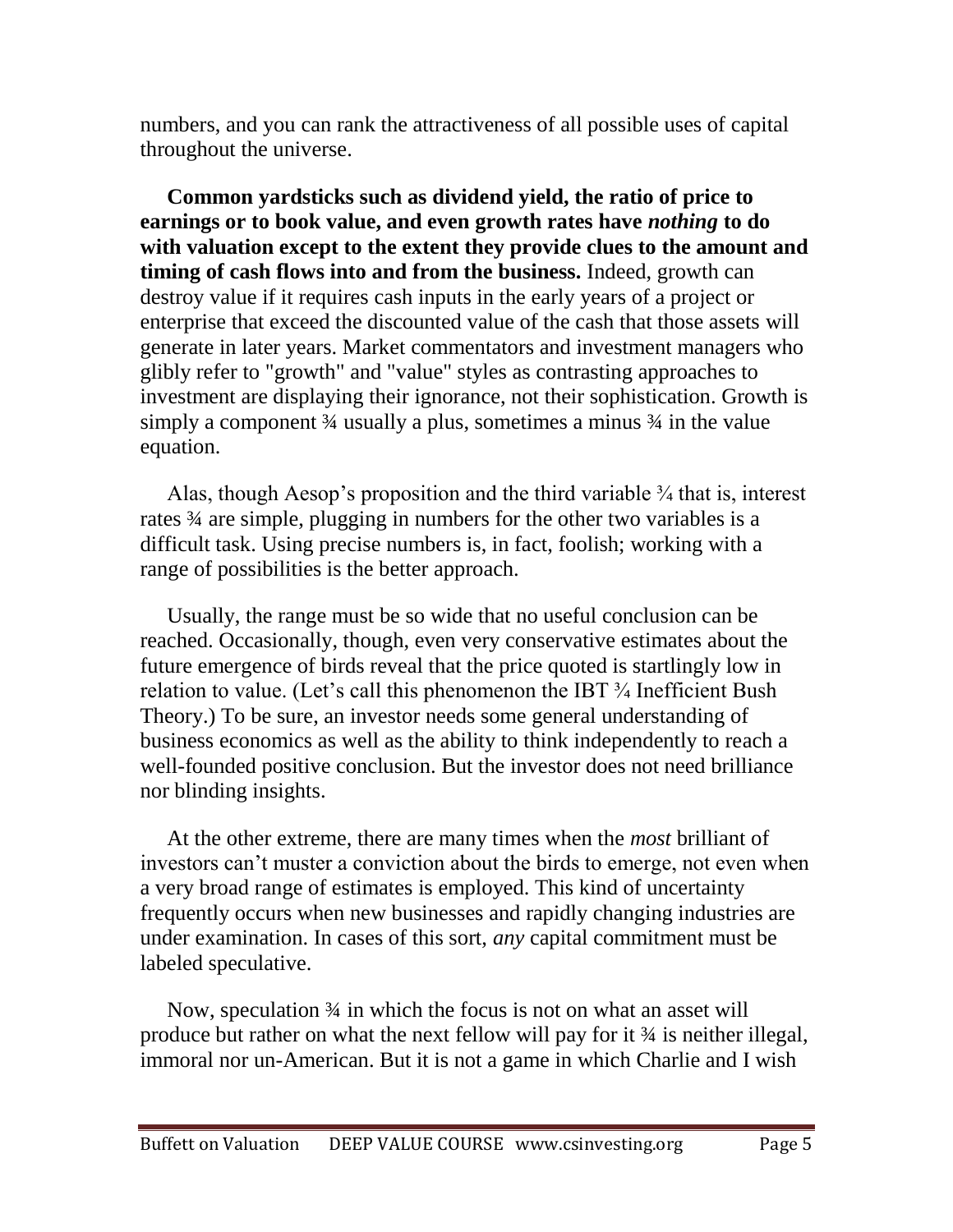to play. We bring nothing to the party, so why should we expect to take anything home?

 The line separating investment and speculation, which is never bright and clear, becomes blurred still further when most market participants have recently enjoyed triumphs. Nothing sedates rationality like large doses of effortless money. After a heady experience of that kind, normally sensible people drift into behavior akin to that of Cinderella at the ball. They know that overstaying the festivities ¾ that is, continuing to speculate in companies that have gigantic valuations relative to the cash they are likely to generate in the future ¾ will eventually bring on pumpkins and mice. But they nevertheless hate to miss a single minute of what is one helluva party. Therefore, the giddy participants all plan to leave just seconds before midnight. There's a problem, though: They are dancing in a room in which the clocks have no hands.

Last year, we commented on the exuberance  $\frac{3}{4}$  and, yes, it was irrational ¾ that prevailed, noting that investor expectations had grown to be several multiples of probable returns. One piece of evidence came from a Paine Webber-Gallup survey of investors conducted in December 1999, in which the participants were asked their opinion about the annual returns investors could expect to realize over the decade ahead. Their answers averaged 19%. That, for sure, was an irrational expectation: For American business as a whole, there couldn't possibly be enough birds in the 2009 bush to deliver such a return.

 Far more irrational still were the huge valuations that market participants were then putting on businesses almost certain to end up being of modest or no value. Yet investors, mesmerized by soaring stock prices and ignoring all else, piled into these enterprises. It was as if some virus, racing wildly among investment professionals as well as amateurs, induced hallucinations in which the values of stocks in certain sectors became decoupled from the values of the businesses that underlay them.

 This surreal scene was accompanied by much loose talk about "value creation." We readily acknowledge that there has been a huge amount of true value created in the past decade by new or young businesses, and that there is much more to come. But value is destroyed, not created, by any business that loses money over its lifetime, no matter how high its interim valuation may get.